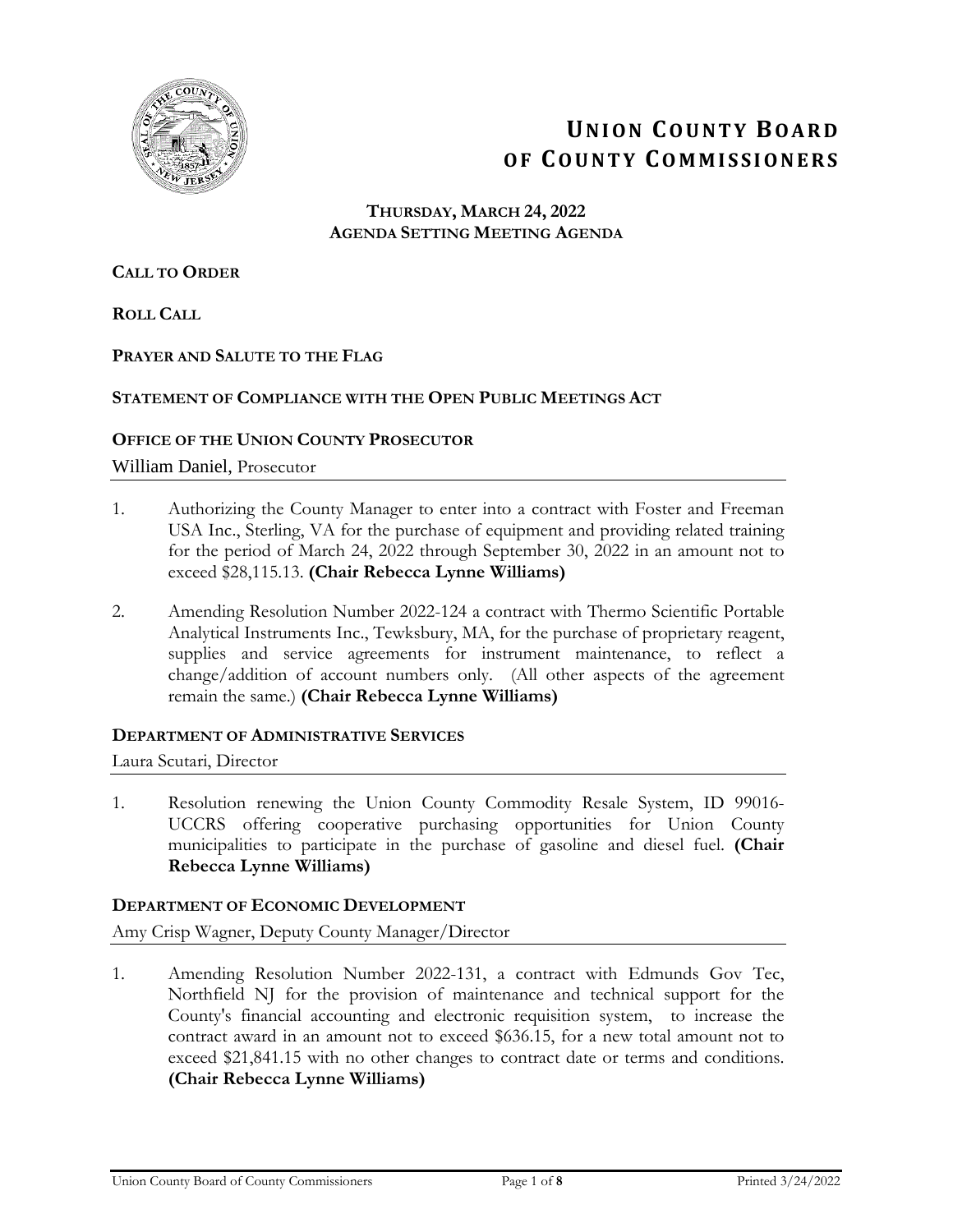2. Resolution of the Union County Board of County Commissioners to concur with Resolution No. 2022-11 of the Union County Workforce Development Board's Executive Committee to award a contract to Union County College, for the provision of Affiliated American Job Center Operator for Career Services to WIOA Adult and Dislocated Workers Services in the total amount not to exceed \$650,000.00. **(Chair Rebecca Lynne Williams)**

# **DEPARTMENT OF ENGINEERING, PUBLIC WORKS & FACILITIES MANAGEMENT**

Joseph Graziano, Director

- 1. Authorizing the County Manager to enter into a contract with Imwoth LLC dba IDSAutoshred, Toms River, NJ to provide Paper Shredding Services for County Paper Shredding Events from March 26, 2022 through October 31, 2022 in an amount not to exceed \$25,000.00 (grant funded, at no cost to the County). **(Commissioner Lourdes M. Leon)**
- 2. Authorizing the County Manager to apply for the 2021 NJDEP Recycling Enhancement Grant in the amount of \$469,800.00 and to execute all necessary documents and adopt the proposed spending plan. The Grant will fully and partially fund recycling-related positions, recycling events and programs and associated advertising costs. **(Commissioner Lourdes M. Leon)**
- 3. Authorizing the County Manager to award a contract to TAPInto, New Providence, NJ for advertising and promotion of the Union County Recycling and Clean Communities Initiatives and promotion of the Union County Recycling events in an amount not to exceed \$23,800.00. **(Commissioner Lourdes M. Leon)**

#### **DEPARTMENT OF FINANCE**

Bibi Taylor, Director

1. Amending the 2022 Temporary Budget Ch. 96 P.L. 1951 (N.J.S.A. 40A:4-20). **(Commissioner Sergio Granados)**

#### **DEPARTMENT OF HUMAN SERVICES**

Debbie-Ann Anderson, Director

- 1. Authorizing the County Manager to renew the Agreement of Understanding between the Union County Division of Social Services and Robert Wood Johnson Hospital for the out-stationing of County Welfare Agency staff (one part-time employee) to process YR 2021 Medicaid applications for the period of January 1, 2021 through December 31, 2021 at no cost to the County of Union (State and Hospital funded in full). **(Commissioner Sergio Granados)**
- 2. Authorizing the County Manager to renew the Agreement of Understanding between the Union County Division of Social Services and Robert Wood Johnson Hospital for the out-stationing of County Welfare Agency staff (one part-time employee) to process YR 2022 Medicaid applications for the period of January 1, 2022 through December 31, 2022 at no cost to the County of Union (State and Hospital funded in full). **(Commissioner Sergio Granados)**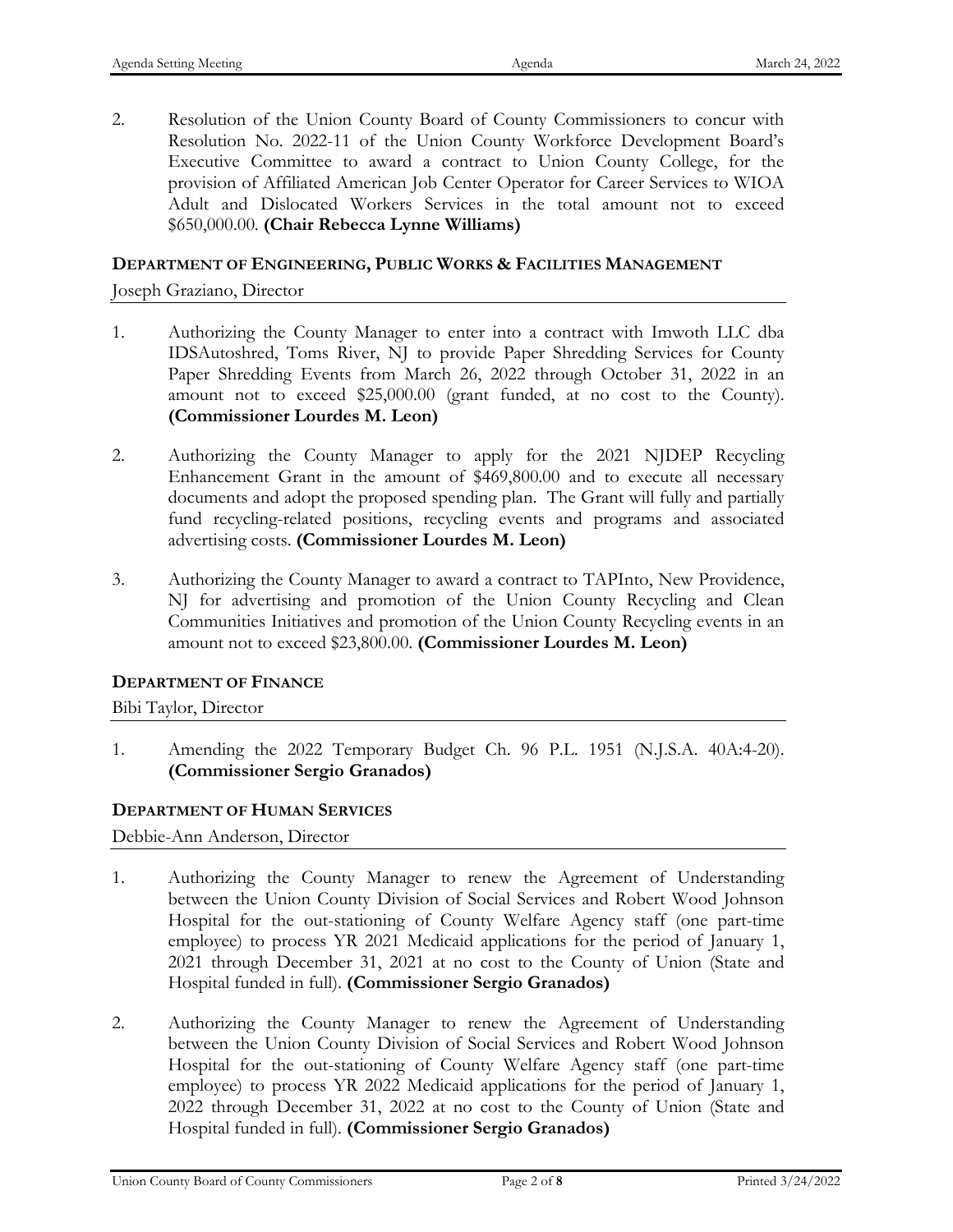3. Amending Resolution 2021-867 a contract with Foveonics Document Solutions, Clinton, NJ to include an additional amount of \$5,880.34 to cover excess cost of scanning all medical records for 2021, for a new total amount not to exceed \$86,857.78. **(Commissioner Sergio Granados)**

#### **DEPARTMENT OF PARKS AND RECREATION**

#### Ron Zuber, Director

- 1. Resolution Authorizing the County Manager to execute an access agreement with Rutgers University to Study Pollinating Bees in Watchung Reservation through June 30, 2022. **(Commissioner Bette Jane Kowalski)**
- 2. Authorizing the County Manager to apply for and execute a grant from the New Jersey Historic Trust, Preserve New Jersey Historic Preservation Fund, 2022 Capital Preservation Grant Program for rehabilitation work at House #4 at The Deserted Village of Feltville, Berkeley Heights, NJ in an amount of \$191,248,00. **(Commissioner Bette Jane Kowalski)**
- 3. Authorizing the County Manager to enter into a contract with This Is It! Productions, Jersey City, NJ for the planning, production, promotion and management of the 2022 Rhythm and Blues by the Brook Concert to be held on Saturday, June 4, 2022 at Cedar Brook Park, Plainfield, NJ, in an amount not to exceed \$148,950.00. **(Commissioner Bette Jane Kowalski)**
- 4. Authorizing the County Manger to enter in to a contract with Athletic Fields of America, Montville, NJ (under Shaw Sports Turf ESCNJ 18/19-55 contract), for the installation of Synthetic Turf at the John Russell Wheeler Spray Park, Linden NJ in the total amount of not to exceed \$288,510.00. **(Commissioner Bette Jane Kowalski)**
- 5. Authorizing the County Manager to award the proposed contract obtained through advertised public bidding (BA# 10-2022) in accordance with the Local Public Contracts Law, NJSA 40A:11-1 et seq: Department of Parks and Recreation: Johnny on the Spot, LLC, Old Bridge, NJ for the purpose of providing Portable Toilet Rental & Septic Pumping Services, for a period of 24 consecutive months upon execution of the contract, in the amount of not to exceed \$104,372.48, with an option to extend for an additional 24 months. **(Commissioner Bette Jane Kowalski)**
- 6. Authorizing the County Manager to enter into a contract with This Is It! Productions, Jersey City, NJ, for the planning, production, promotion and management of the 2022 Summer Arts Festival Concert Series for the County of Union for the period commencing with contract execution through September 30, 2022 in an amount not to exceed \$121,050.00. **(Commissioner Bette Jane Kowalski)**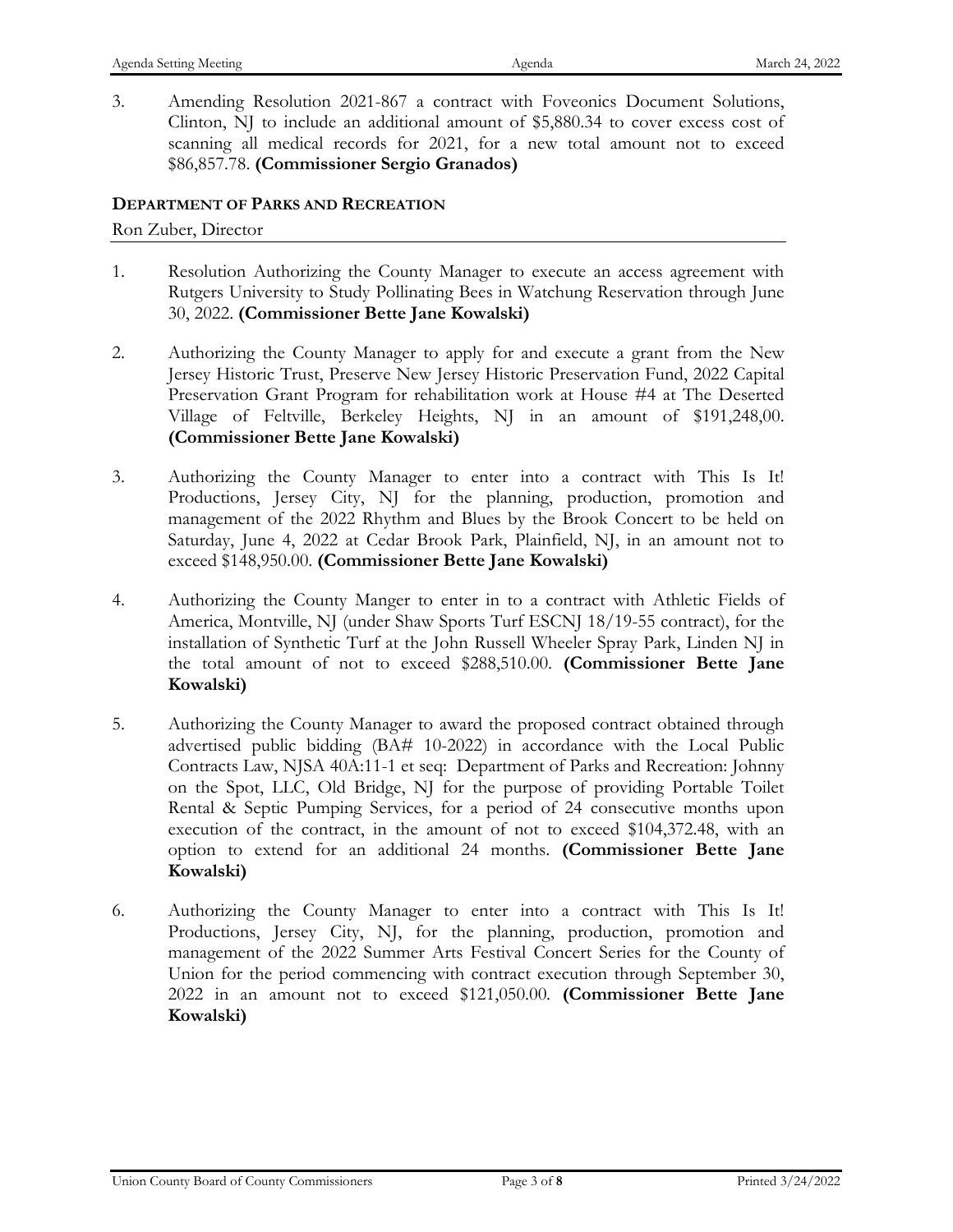# **DEPARTMENT OF PUBLIC SAFETY**

Andrew Moran, Director

1. Authorizing the County Manager to designate a 1997 Ford E-350 (Braun Ambulance) vehicle as surplus, no longer needed for County purposes, and further authorizing transfer of title to the City of Plainfield Rescue Squad. **(Commissioner Kimberly Palmieri-Mouded)**

#### **OFFICE OF THE COUNTY COUNSEL**

Bruce H. Bergen, County Counsel

- 1. Resolution appointing Kologi Simitz, Linden, NJ to represent Captain Richard Cederquist of the Union County Sheriff's Office in the matter entitled Beverly D. Figueroa v. County of Union, et als, in an amount not to exceed \$7,500.00. **(Chair Rebecca Lynne Williams)**
- 2. Resolution appointing Renaud & DeAppolonio, LLC, Cranford, NJ to represent the County of Union and Sheriff Peter Corvelli in the matter entitled Beverly D. Figueroa v. County of Union, et als, in an amount not to exceed \$15,000.00. **(Chair Rebecca Lynne Williams)**
- 3. Resolution appointing Florio, Perrucci, Steinhardt, Cappelli, Tipton & Taylor, LLC, New Providence, NJ, to represent Lt. Gaetano Bracciale in the matter entitled Beverly D. Figueroa v. County of Union, et als, in an amount not to exceed \$7,500.00. **(Chair Rebecca Lynne Williams)**
- 4. Resolution appointing Cleary, Giacobbe, Alfieri & Jacobs, LLC, Oakland, NJ, to represent Undersheriff Jonathan Parham, Undersheriff Dennis Burke and Lt. Frank Miller in the matter entitled Beverly D. Figueroa v. County of Union, et als, in an amount not to exceed \$7,500.00. **(Chair Rebecca Lynne Williams)**
- 5. Resolution appointing Gluck Walrath, LLP, Freehold NJ, to represent Undersheriff Amilcar Colon in the matter entitled Beverly D. Figueroa v. County of Union, et als, in an amount not to exceed \$7,500.00. **(Chair Rebecca Lynne Williams)**
- 6. Amending Resolution 2021-1004 authorizing the County Manager to effectuate payment of the remainder of the settlement amount of not to exceed \$242,604.71 in the Settlement of Litigation entitled Monique Hall v. County of Union, et al. **(Chair Rebecca Lynne Williams)**
- 7. Resolution appointing Florio, Perrucci, Steinhardt, Cappelli, Tipton & Taylor, LLC, New Providence, NJ, to serve as Special Counsel in all matters related to the Clark Reservoir, in an amount not to exceed \$30,000. **(Chair Rebecca Lynne Williams)**
- 8. Amending Resolution 2021-407 to increase funds to Florio, Perrucci, Steinhardt, Cappelli, Tipton and Taylor, LLC to assist the County in procuring funds and obtaining regulatory guidance and compliance with the requirements of the American Rescue Plan Act of 2021/Coronavirus State and Local Fiscal Recovery Funds (ARPA) by an additional amount not to exceed \$20,000.00 for a total contract amount not to exceed \$70,000.00 **(Chair Rebecca Lynne Williams)**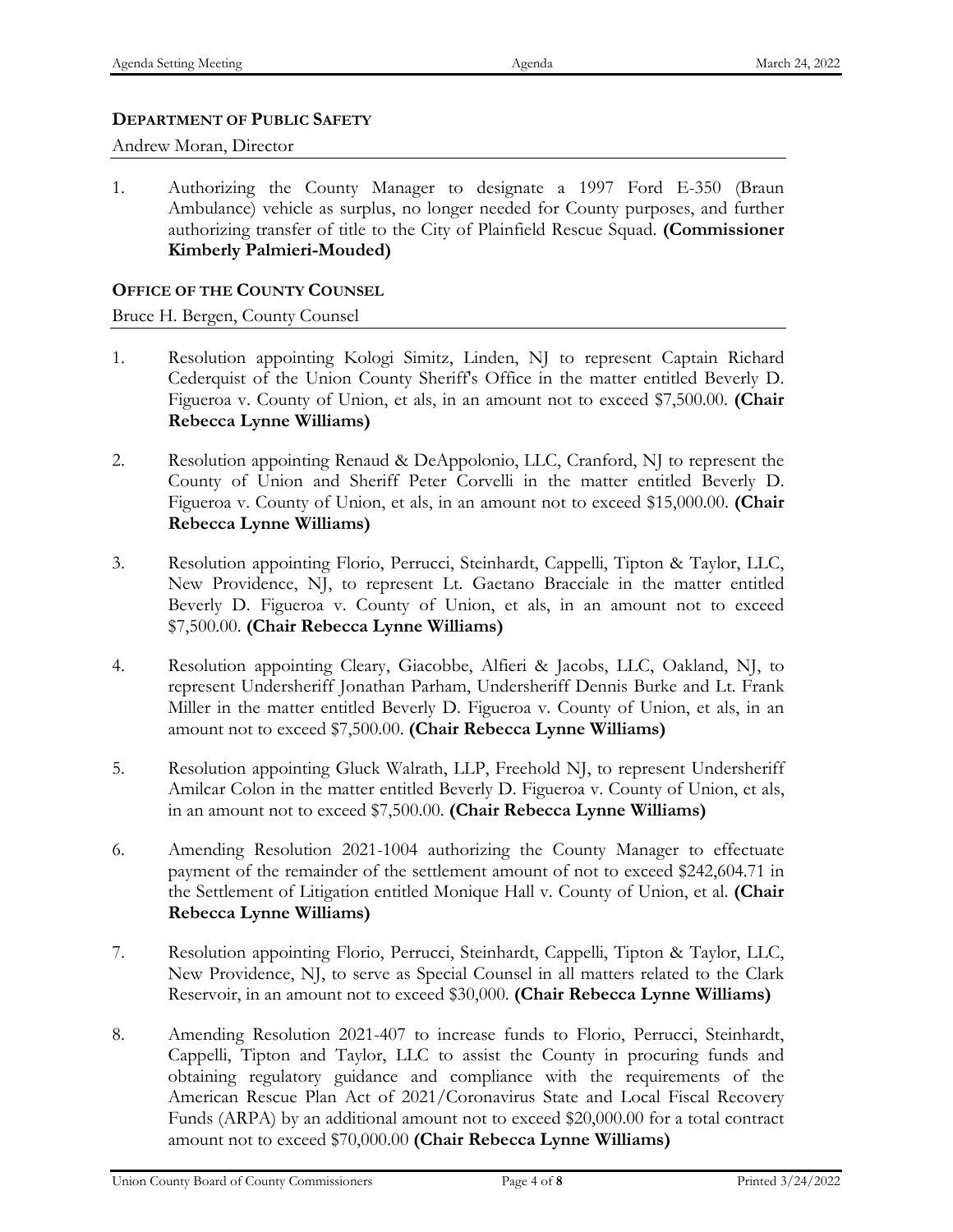#### **OFFICE OF THE COUNTY MANAGER**

Edward Oatman, County Manager

1. Authorizing the County Manager to sign any and all documents necessary to enter into a Collective Bargaining Agreement with PBA 108A-Sheriff Superior Officers effective January 1, 2021 through December 31, 2022. **(Chair Rebecca Lynne Williams)**

#### **COMMISSIONER SPONSORED RESOLUTIONS**

- 1. Resolution recognizing the month of April, 2022 as Alcohol Awareness Month (AAM); and declaring April 22, 2022, as "Wear Purple Day" throughout the County of Union. **(Commissioner James Baker Jr & The Entire Board)**
- 2. Resolution congratulating Al-Nisa Tucker, Fatima Rodrigues, Reverend Tyrese Wooten - Outlaw, Councilwoman Patricia Perkins Auguste, Dee Perez, Evelyn Harris, and Stacey Rembrandt for being honored as recipients of Councilwoman Andrea Hyatt's 2022 Women of Excellence, at the 4th Annual Her Story Month Celebration in Hillside on March 31, 2022. **(Commissioner Angela R. Garretson,& The Entire Board)**
- 3. Resolution recognizing the 2nd Annual Panhellenic Sunday at Union Chapel AMEC Virtual Panhellenic Sunday on March 20, 2022, Honoring Divine Nine Public Servants including, Acting Essex County Prosecutor, Ted H. Stephens, Newark Mayor, Ras J. Baraka, Newark Councilman, Larry Crump, Former Newark Council President Mildred Crump, East Orange Mayor Ted Green Jr., East Orange Councilman, Vernon Pullins Jr., Orange Mayor, Dwayne D. Warren, Union County Commissioner, Dr. Angela R. Garretson, Hillside Mayor, Dahlia Vertreese, Hillside Council President, Craig Epps, Hillside Councilwoman, Andrea L. Hyatt, and Hillside Councilman, Christopher D. Mobley. **(Commissioner Angela R. Garretson & The Entire Board)**
- 4. Resolution offering the Board's deepest condolences to the family of Silvio Salermo of Elizabeth, during their time of sorrow. **(Commissioner Sergio Granados & The Entire Board)**
- 5. Resolution congratulating Elizabeth High School senior Greg McQueen who secured the NJSIAA meet of champions title on March 5, 2022, which tied for the fourth-fastest time in meet of champions' history. **(Commissioner Sergio Granados & The Entire Board)**
- 6. Resolution recognizing the Portuguese Instructive Social Club (PISC) as they celebrate their centennial Anniversary on March 19th, 2022. **(Commissioner Sergio Granados, Commissioner Lourdes M. Leon & The Entire Board)**
- 7. Proclaiming the month of April 2022 as Sexual Assault Awareness Month (SAAM) throughout the County of Union. **(Commissioner Sergio Granados & The Entire Board)**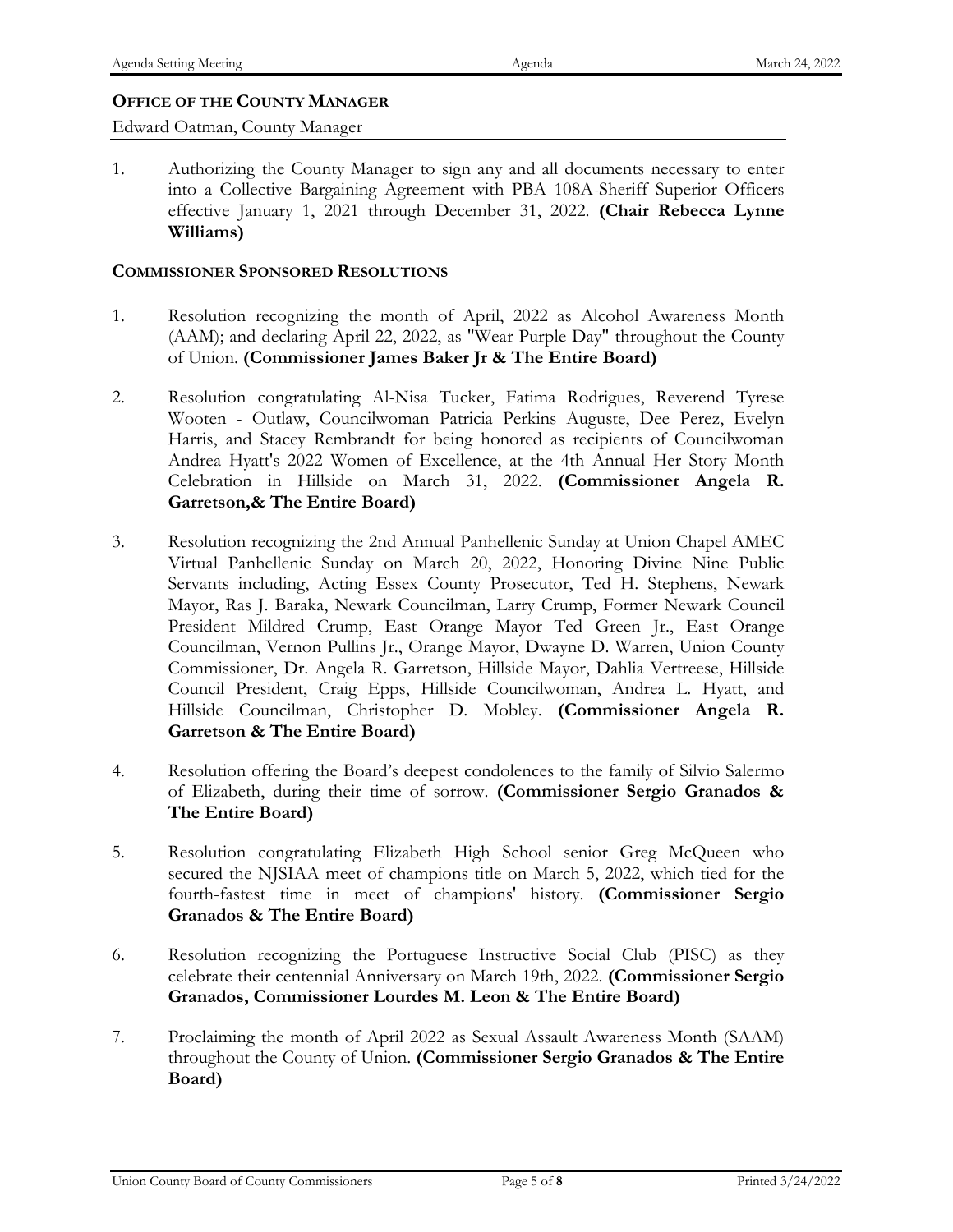- 8. Resolution offering this Board's deepest sympathies to the family of Dorothy A. Baniewicz "Dottie," mother of County employee Megan McGowan (Personnel), during their time of sorrow. **(Commissioner Bette Jane Kowalski & The Entire Board)**
- 9. Resolution recognizing Union Fire Chief Mike Scanio upon his retirement after 32 years of dedicated service. **(Commissioner Alexander Mirabella & The Entire Board)**
- 10. Resolution recognizing the month of April, 2022 as "Autism Acceptance Month" throughout Union County; and further recognizing and emphasizing the shift from "Awareness" to "Acceptance". **(Commissioner Kimberly Palmieri-Mouded & The Entire Board)**
- 11. Resolution recognizing the month of March as National Multiple Sclerosis Awareness and Education Month throughout Union County. **(Commissioner Kimberly Palmieri-Mouded & The Entire Board)**
- 12. Resolution congratulating Terence M. Downey of Boy Scout Troop 104 on attaining the rank of Eagle Scout and commending him on his Eagle Scout Project dedicated to the Kohler Academy in Mountainside, NJ which is a school that provides services to students with developmental disabilities. **(Vice Chair Christopher Hudak, Commissioner Bette Jane Kowalski & The Entire Board)**
- 13. Resolution offering this Board's deepest sympathies to the family of Theodore J. Bassman, Jr., during their time of sorrow. **(Chair Rebecca Lynne Williams & The Entire Board)**
- 14. Resolution congratulating the following recipients of the Friendly Sons of St. Patrick's 2022 Union County Distinguishes Service Award: Mike McCabe and Michael Glackin; Charlie Douglas, Union County Military Service Award; Sean Flannery, Irishman of the Year and Andrew Moran, Director of Public Safety, Distinguished Service/Public Service Award; Charles Dino and Philip Brennan, recipient of the Friendly Sons of Saint Patrick 2022 Scholarship at their annual St. Patrick's Dinner on March 10, 2022. **(Chair Rebecca Lynne Williams & The Entire Board)**
- 15. Authorizing the County Manager to enter into a contract with the Union County Performing Arts Center, Rahway, NJ to produce a theatrical play on June 30, 2022 in recognition of Pride Month in an amount not to exceed \$28,045. **(Chair Rebecca Lynne Williams & The Entire Board)**

#### **ADJOURNMENT**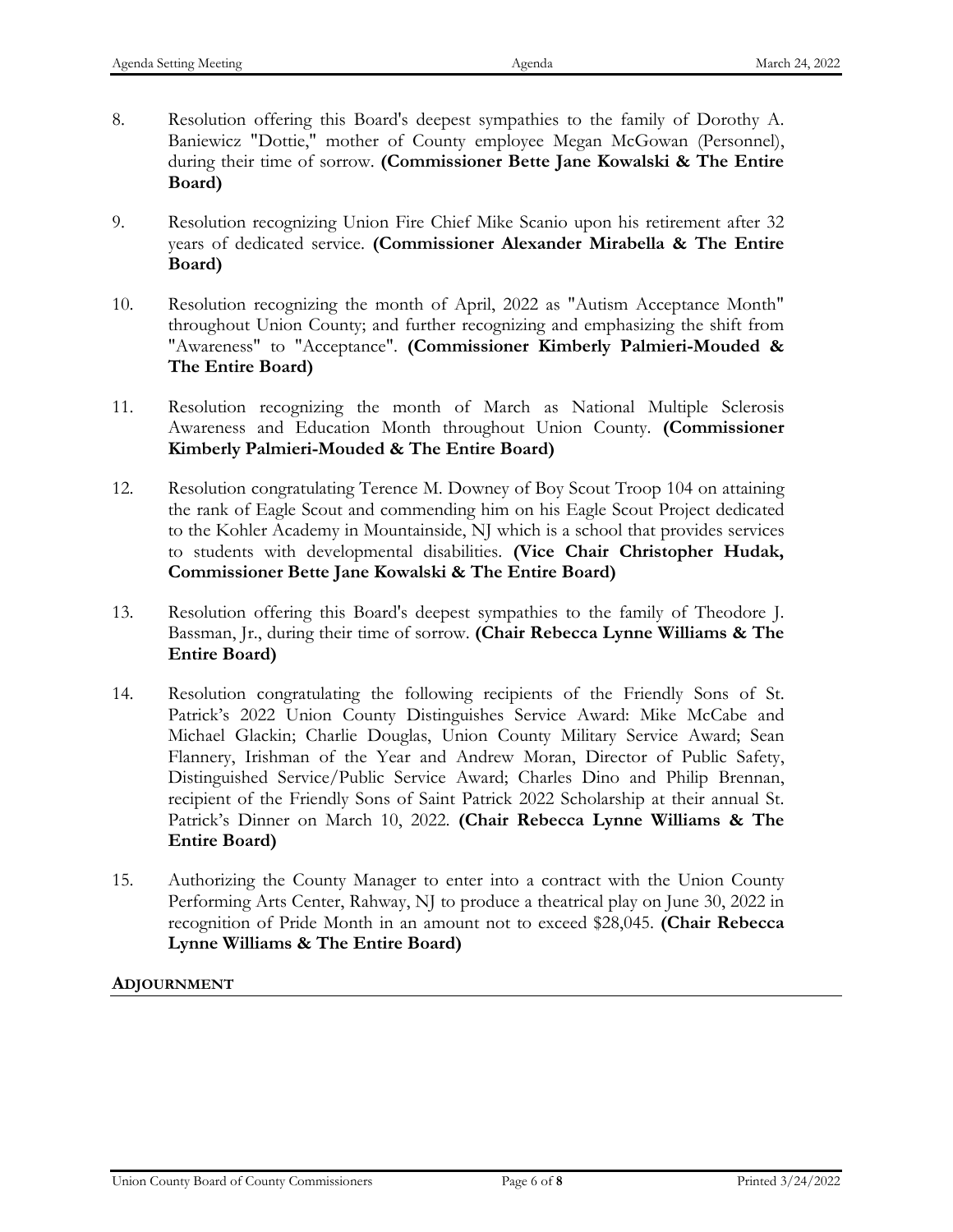# **UNION COUNTY BOARD OF COUNTY COMMISSIONERS 2022 MEETING SCHEDULE**

#### **REORGANIZATION MEETING - THURSDAY, JANUARY 6, 2022 at 6:30 pm** Administration Building, 6<sup>th</sup> Floor **Commissioner Meeting Room**

| <b>AGENDA SETTING SESSION</b> | <b>REGULAR MEETINGS</b> |
|-------------------------------|-------------------------|
| January 20, 2022              | January 20, 2022        |
| February 3, 2022              | February 3, 2022        |
| February 17, 2022             | February 17, 2022       |
| March 3, 2022                 | March 3, 2022           |
| March 24, 2022                | March 24, 2022          |
| April 7, 2022                 | April 7, 2022           |
| April 28, 2022*               | April 28, 2022*         |
| May 12, 2022                  | May 12, 2022            |
| May 26, 2022                  | May 26, 2022            |
| June 9, 2022                  | June 9, 2022            |
| June 23, 2022                 | June 23, 2022           |
| July 14, 2022                 | July 14, 2022           |
| August 11, 2022               | August 11, 2022         |
| September 15, 2022            | September 15, 2022      |
| October 6, 2022               | October 6, 2022         |
| October 20, 2022              | October 20, 2022        |
| November 10, 2022             | November 10, 2022       |
| December 1, 2022              | December 1, 2022        |
| December 15, 2022             | December 15, 2022       |

\* April 21, 2022 Agenda Setting Session and Regular Meeting have been rescheduled for April 28, 2022.

Please note that the County of Union's County Commissioners' meetings are to be regularly held on Thursday evenings and are scheduled to be held on the same evening, with the Agenda Setting Session to commence at 6:00pm and the Regular Meeting to commence as soon as possible after the Agenda Setting Session, unless otherwise noted.